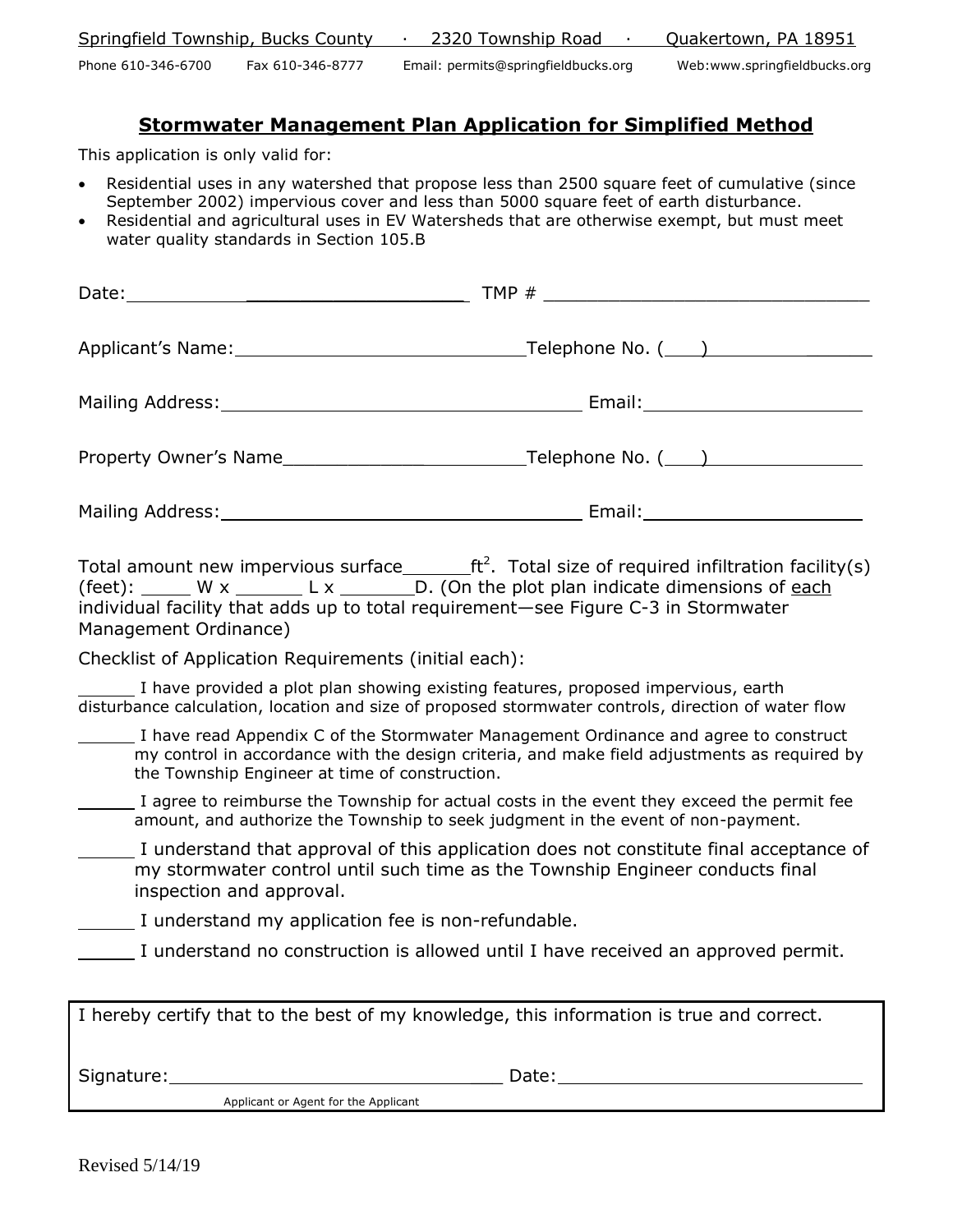|                                                                        |               | TMP confirmed: TMP confirmed: |  |
|------------------------------------------------------------------------|---------------|-------------------------------|--|
| Parcel size (acres): ______________ Watershed: EV/Other ______________ |               |                               |  |
| Non-EV Watershed applications                                          |               |                               |  |
| <b>Regulated Activity:</b>                                             | $\Box$ Yes    | $\Box$ No                     |  |
| <b>Residential Use:</b>                                                | $\square$ Yes | $\Box$ No                     |  |
| Less than 2500 ft <sup>2</sup> of new impervious:                      | $\Box$ Yes    | $\Box$ No                     |  |
| Less than 5000 ft <sup>2</sup> of earth disturbance: $\Box$ Yes        |               | $\Box$ No                     |  |
| Infiltration size(s) calculated correctly: $\Box$ Yes                  |               | $\Box$ No                     |  |
| Plot plan complete:                                                    | $\Box$ Yes    | $\Box$ No                     |  |
| Fee paid:                                                              | $\square$ Yes | $\Box$ No                     |  |
| <b>EV Watershed Applications</b>                                       |               |                               |  |
| <b>Regulated Activity:</b>                                             | $\Box$ Yes    | $\Box$ No                     |  |
| Exempt from peak flow (105.B)                                          | $\Box$ Yes    | $\Box$ No                     |  |
| Infiltration size(s) calculated correctly:                             | $\Box$ Yes    | $\Box$ No                     |  |
| Plot plan complete:                                                    | $\square$ Yes | $\Box$ No                     |  |
| Fee paid:                                                              | $\square$ Yes | $\Box$ No                     |  |

If the answer to all above is "Yes", permit is provisionally approved, pending field inspection by Township Engineer.

| Zoning Officer                |                          | Date |                            |
|-------------------------------|--------------------------|------|----------------------------|
| Field Inspection:             |                          |      |                            |
| Date: _______________________ |                          |      | Pass: $\Box$ Yes $\Box$ No |
| Date:______________________   |                          | By:  | Pass: $\Box$ Yes $\Box$ No |
| Date:____________________     |                          |      | Pass: $\Box$ Yes $\Box$ No |
|                               |                          |      | Date: __________________   |
|                               | <b>Township Engineer</b> |      |                            |

**Office Use Only**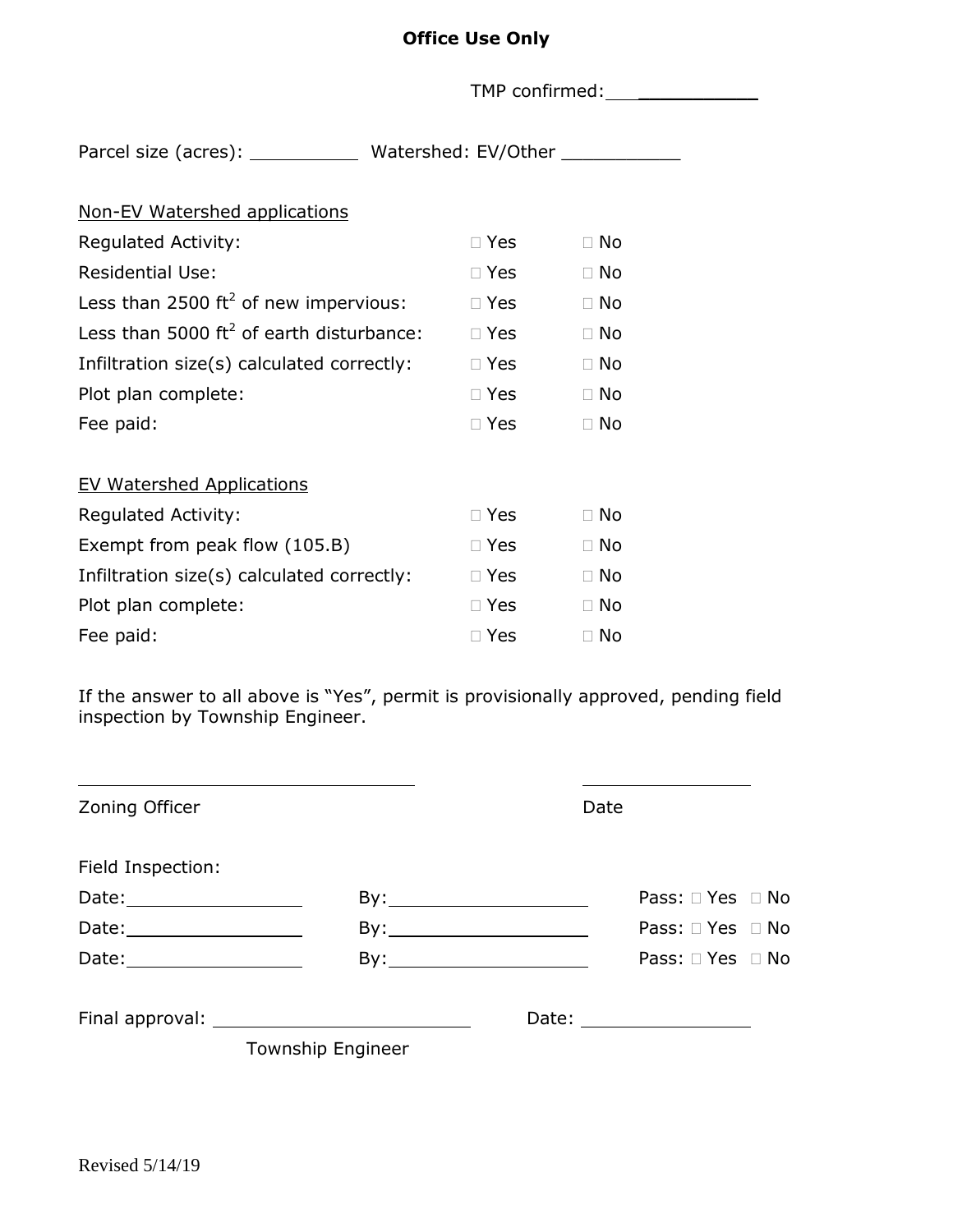# SIMPLIFIED STORMWATER MANAGEMENT PROCEDURES FOR EXISTING SINGLE FAMILY DWELLING LOTS

## Projects eligible for this procedure

Individual home construction projects on single family lots which result in less than two thousand five hundred (2,500) square feet of new impervious area (including the building footprint, driveway, sidewalks, and parking areas) and less than five thousand (5,000) square feet of earth disturbance but do not meet exemption criteria of Section 105.B or are subject to the additional criteria of Section 105.D may utilize the simplified procedure contained in this. Appendix to meet requirements of this Ordinance and are not required to submit formal drainage plans to the Township. This procedure may not be utilized for proposed subdivisions or land developments.

## Are professional services necessary to meet these requirements?

This Appendix has been developed to assist the individual homeowner in meeting the water quality and groundwater recharge goals of the Stormwater Management Ordinance. If the guidelines are followed, the homeowner will not require professional services to comply with these water quality and groundwater recharge goals.

# What do I need to send to the Springfield Township?

Even though a formal drainage plan is not required for individual lot owners, a brief description of the proposed infiltration facilities, including types of material to be used, total impervious areas and volume calculations, and a simple sketch plan showing the following information shall be submitted to the Township prior to construction:

- Location of proposed structures, driveways or other paved areas with approximate surface area in square feet.
- Location of any existing or proposed onsite septic system and/or potable water wells showing proximity to infiltration facilities.
- Bucks County Conservation District erosion and sediment control "Adequacy" letter.

#### **Determination of Recharge Volume**

The amount of recharge volume that must be provided is determined by following the simple steps below. Impervious area calculations must include all areas on the lot proposed to be covered by roof area or pavement which would prevent rain from naturally percolating into the ground, including sidewalks, driveways or parking areas. Sidewalks, driveways or patios that are constructed with turf pavers and are not included in this calculation.

#### Example Recharge Volume.

STEP 1 - Determine Total Impervious Surfaces:

| House Roof (Front) | 12 ft. x 48 ft. |          | 576 sq. ft.   |
|--------------------|-----------------|----------|---------------|
| House Roof (Rear)  | 12 ft. x 48 ft. |          | 576 sq. ft.   |
| Driveway           | 12 ft. x 50 ft. | $\equiv$ | 600 sq. ft.   |
| Parking Pad        | 12 ft. x 12 ft. |          | 144 sq. ft.   |
| Walkway            | 4 ft. x 20 ft.  |          | 80 sq. ft.    |
|                    |                 |          |               |
|                    |                 |          | 1,976 sq. ft. |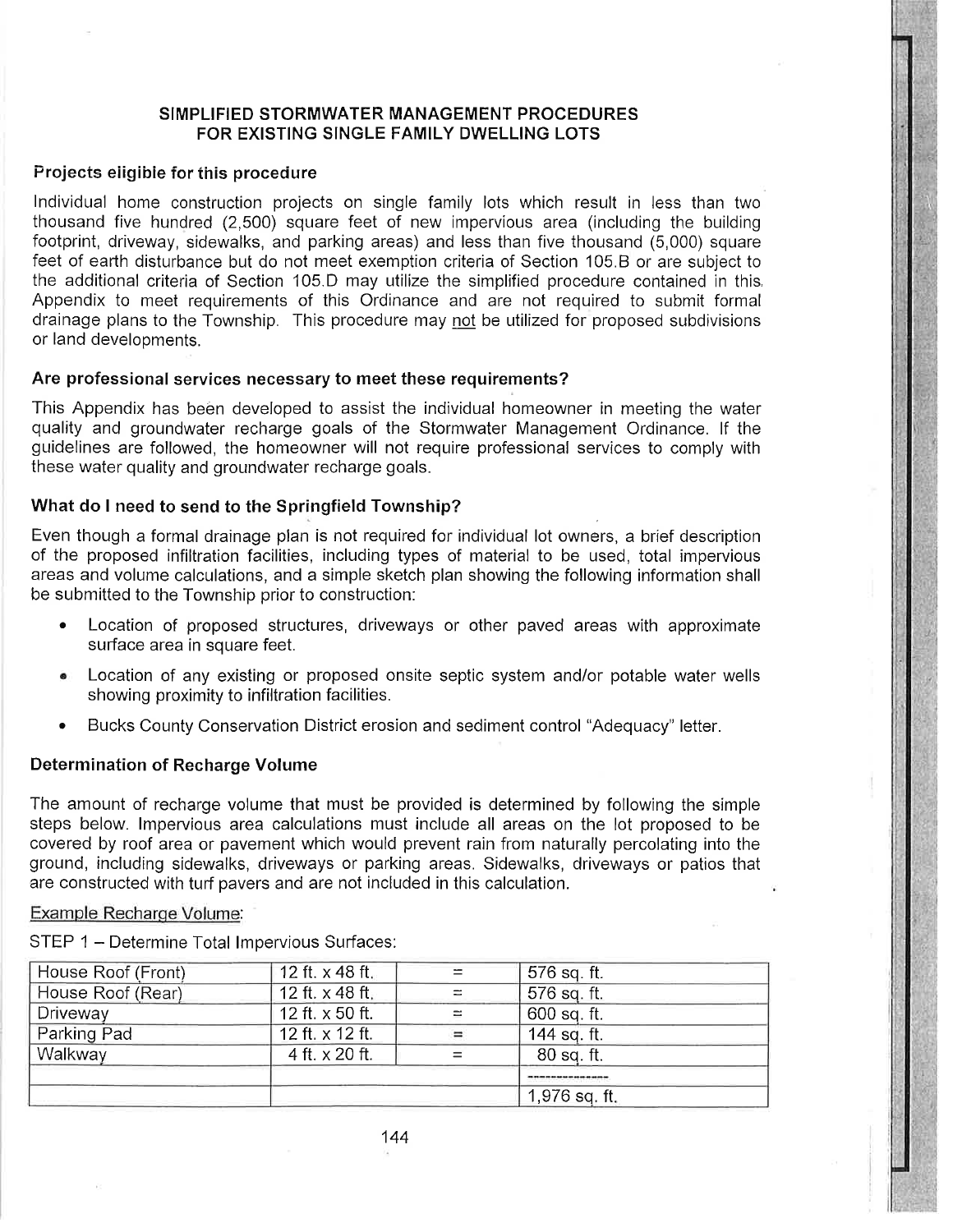STEP 2 - Determine Required Infiltration Volume (Rv) Using the Following Equation

 $Rv = 2.04$  inches x (total impervious area in square feet) = \_\_\_\_\_\_\_\_\_ cubic feet of recharge  $12<sub>2</sub>$ 

$$
Rv = \frac{2.04 \times 1.976 \text{ sq. ft}}{12} = 336 \text{ cu. ft}.
$$

STEP 3 - Sizing of Selected Infiltration Method

The following pages identify several methods to infiltrate stormwater runoff. Their appropriateness depends on the amount of required infiltration volume and amount of available land. More than one method may be implemented on a site, depending on site constraints. Dry wells may be used only for receiving runoff from roof drains. Infiltration trenches are appropriate for receiving runoff from driveways, sidewalk or parking areas. Other methods may be appropriate, but these must be reviewed with the Township Engineer prior to installation.

#### **Dry Wells**

Dry wells are effective methods to infiltrate runoff from roof leaders. These facilities must be located based upon a determination by the design professional to reduce potential basement seepage problems but not less than a minimum of twenty (20) feet from the building foundation. A dry well maybe either a structural prefabricated chamber or an excavated pit filled with aggregate. Dry well shall not be constructed until all other areas of the site are stabilized, to avoid clogging. During construction, compaction of the subgrade soil shall be avoided, and construction may be performed with only light machinery. Depth of dry wells in excess of three and one-half (3 1/2) feet should be avoided unless warranted by soil conditions. "Clean" gravel fill should average one and one half to three  $(1.5 - 3.0)$  inches in diameter. Dry wells should be inspected at least four (4) times annually as well as after large storm events.



# **FIGURE J-1 TYPICAL DRY WELL CONFIGURATION**

Source: Maryland Stormwater Design Manual **Example Sizing For Drywells:** 

STEP 1 - Determine Total Impervious Surfaces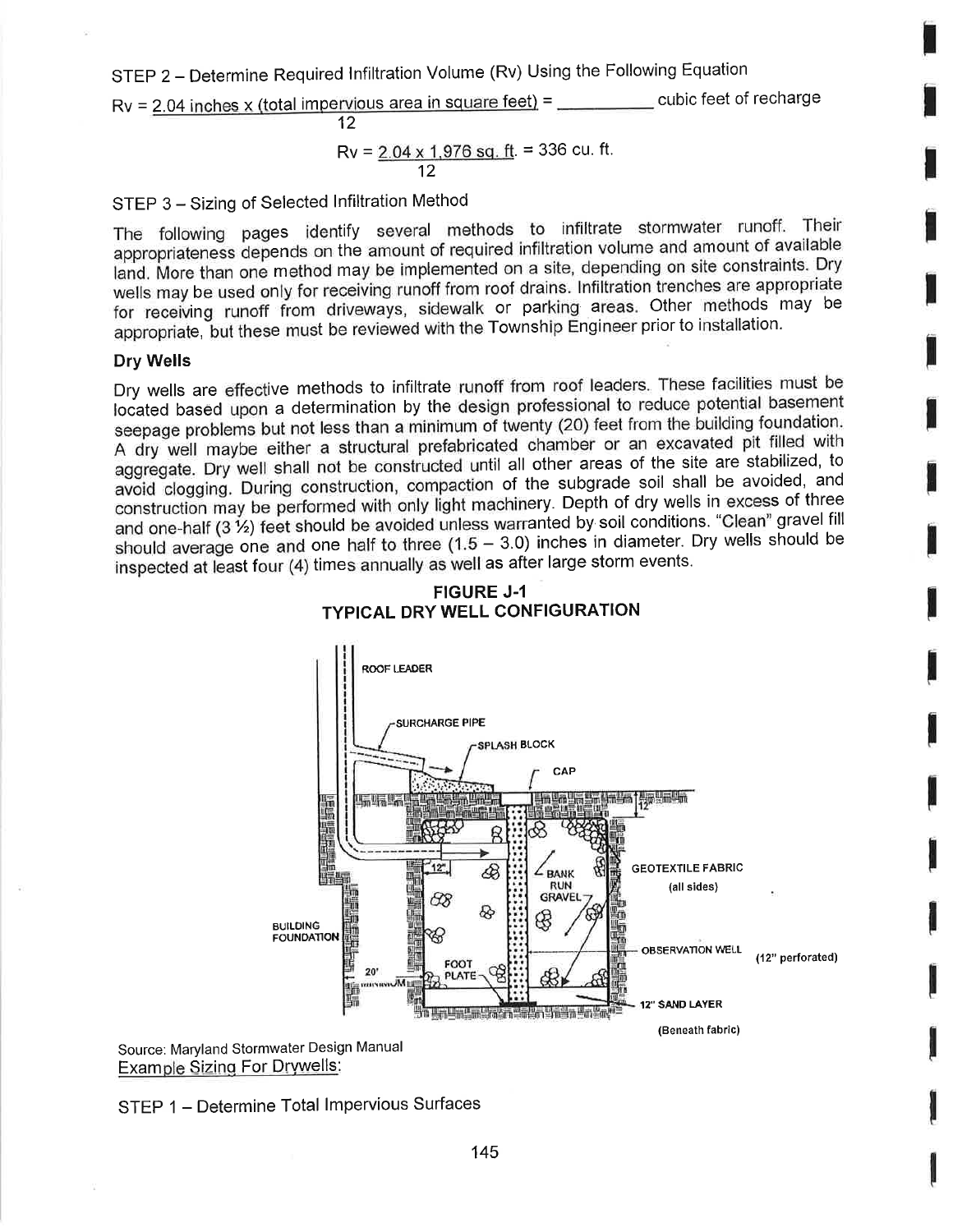12 ft.  $\times$  48 ft. = 576 sq. ft. House Roof Area:

STEP 2 - Determine Required Infiltration Volume using Equation

2.04 in. x 576 sq. ft. = 98 cu. ft.  $12$ 

 $98$  cu. ft. = 245 cu. ft. (\*assumes 40% void ratio in gravel bed)  $0.4*$ 

STEP 3 - Sizing of Selected Infiltration Method

Volume of facility = Depth x Width x Length

Set  $D = 3.5$  ft; Set  $W = L$  for a square chamber

245 cu. ft. =  $3.5 \times L X L$ ; L =  $8.4$  ft.

Final Facility Dimensions: 3.5 ft. (D) x 8.4 ft. (W) x 8.4 ft. (L)

#### **Infiltration Trenches**

An infiltration trench is a long, narrow, rock-filled trench with no outlet that receives stormwater runoff. Runoff is stored in the void space between the stones and infiltrates through the bottom and into the soil matrix. Infiltration trenches perform well for removal of fine sediment and associated pollutants. Pretreatment using buffer strips, swales, or detention basins is important for limiting amounts of coarse sediment entering the trench which can clog and render the trench ineffective.





Source: Maryland Stormwater Design Manual, 2000 **Example Sizing For Infiltration Trenches:** 

STEP 1 - Determine Total Impervious Surfaces

| 'Driveway   | 12 ft. x 50 ft.        | 600 sq. ft. |  |
|-------------|------------------------|-------------|--|
| Parking Pad | 12 ft. $\times$ 12 ft. | 144 sq. ft. |  |
| Walkway     | 4 ft. x 20 ft.         | 80 sq. ft.  |  |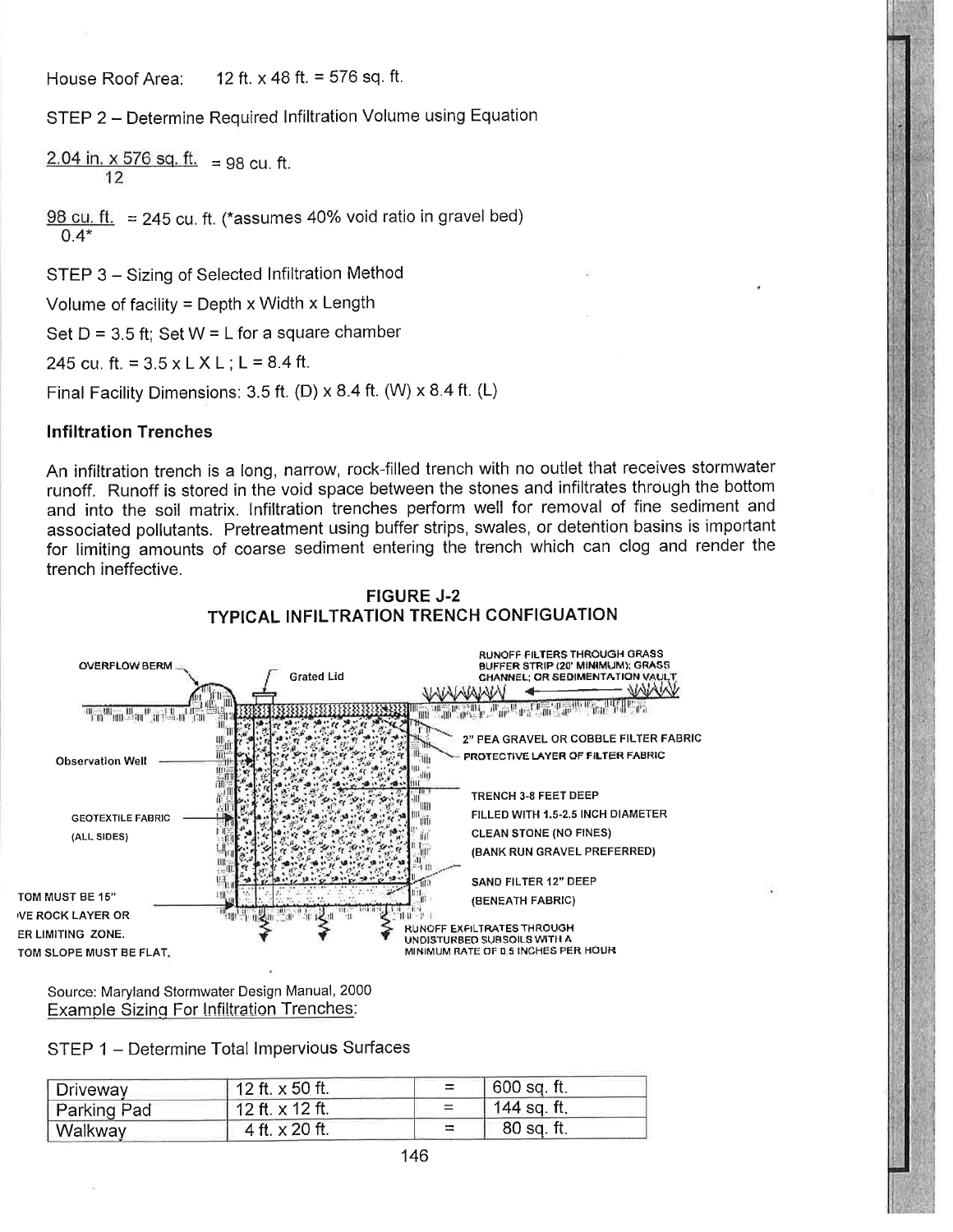| The company was not the four and was not the com- |
|---------------------------------------------------|
| 824 sq. ft.                                       |
|                                                   |

STEP 2 - Determine Required Infiltration Volume using Equation

2.04 in. x 824 sq. ft.  $=$  140 cu. ft.  $12$ 

 $140$  cu. ft. = 350 cu. ft. (\*assumes 40% void ratio in gravel bed)  $0.4*$ 

STEP 3 - Sizing of Selected Infiltration Method

Volume of facility = Depth x Width x Length

Set D = 3 ft; determine required surface area of trench

350 cu. ft.  $/$  3 ft. = 117 sq. ft.

The width of the trench should be greater than 2 times it depth  $(2 \times D)$ ; therefore, in this example a trench width of 6 feet is selected;

Determine trench length: L = 117 sq. ft. / 6 ft. = 20 ft.

Final trench dimensions: 3 ft. (D) x 6 ft. (W) x 20 ft. (L)

**Field Conditions/Construction** 

Construction of the stormwater management facility must be observed by the Township Engineer pursuant to Section 501 of this Ordinance. If soil conditions indicate a limiting zone (e.g. high water table, depth to bedrock) will encroach within the infiltration/dry well, the stormwater management facility construction details (width/depth/length) must be revised as determined by the Township Engineer and field documented.